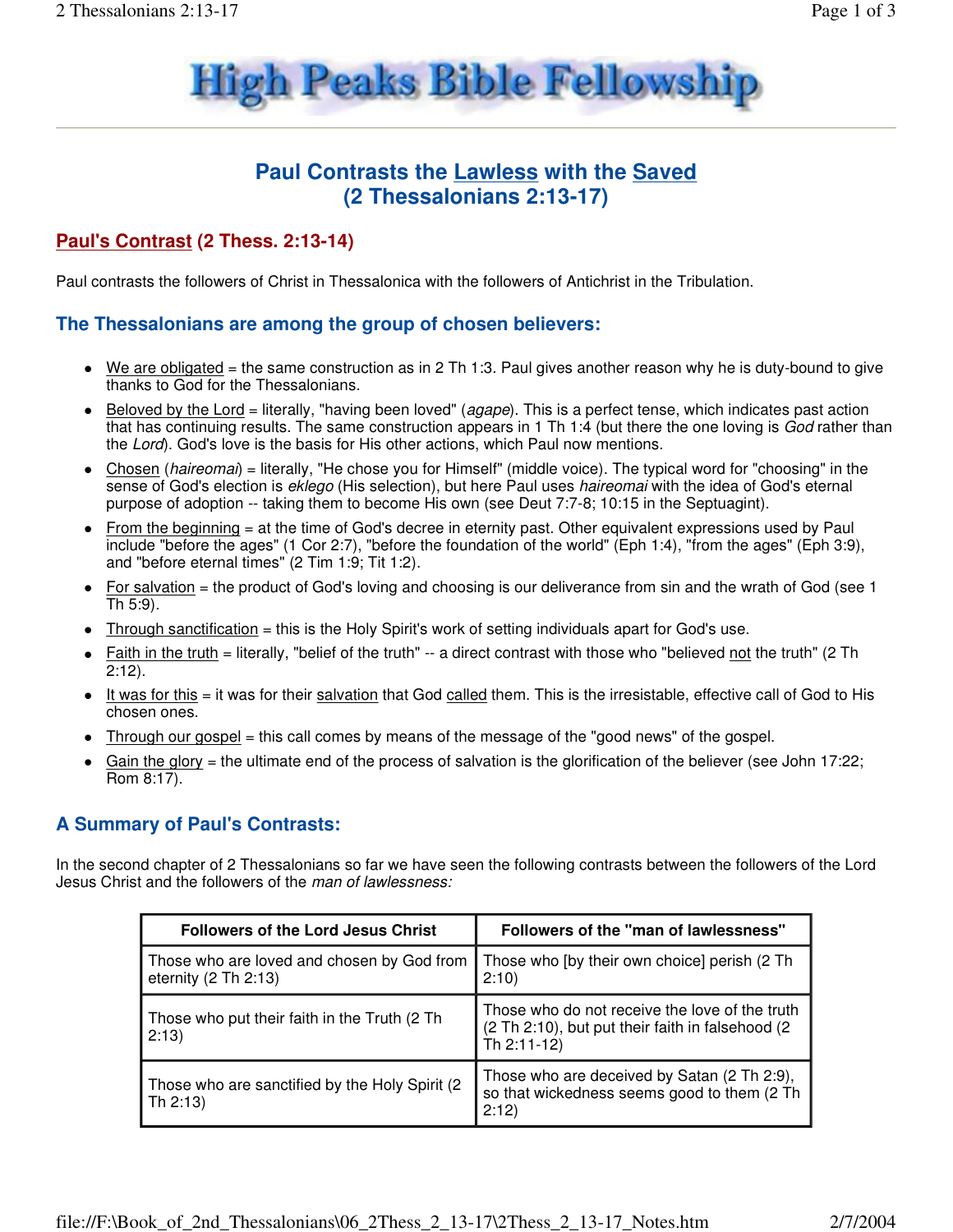| <b>Followers of the Lord Jesus Christ</b>      | Followers of the "man of lawlessness"        |
|------------------------------------------------|----------------------------------------------|
| Those who are called through the gospel (2)    | Those who reject the gospel which could have |
| $\vert$ Th 2:14)                               | saved them (2 Th 2:10)                       |
| Those who are destined for glorification (2 Th | Those who are destined for condemnation (2)  |
| 2:14                                           | Th $2:12$                                    |

### **These two verses form a miniature systematic theology of salvation!**

- They describe the elements of the "Golden Chain of Redemption" (Rom 8:29-30)
	- o "Fore-Loved" by God
	- o Election to Salvation
	- $\circ$  Sanctification by the Holy Spirit
	- Faith in the Truth
	- o Effectual Calling through the Gospel
	- Ultimate Glorification of the Believer
- In the area of election alone, here is what this section shows:

| <b>FACT</b>                                                                       | <b>IMPLICATION</b>                          |
|-----------------------------------------------------------------------------------|---------------------------------------------|
| God has chosen or elected them to salvation                                       | The doctrine of election is true            |
| This was from "the beginning" -- from eternity<br>(see John 1:1; Eph 1:4; 3:9-11) | The doctrine of eternal election is true    |
| This involved choosing the individuals to<br>whom Paul speaks in this letter      | The doctrine of individual election is true |

## **Paul's Directions for their Conduct (2 Thess. 2:15)**

 $\bullet$  So then  $=$  here is the practical conclusion  $-$  here is how they are to respond to all he has said about God's work in them. Paul connects *positional* truth with *experiential* truth.

## **Paul's two-fold command:**

- 1. Stand firm = literally, "remain stationary" or persevere (see 1 Th 3:8). Earlier Paul had *requested* that they not be shaken from their composure (2 Th 2:2), but now he *commands* then to stand firm.
- 2. Hold fast = to have a masterful grip on something. Earlier Paul had *reminded* them he had taught them these things while he was still with them (2 Th 2:5), but now he commands them to hold fast.
- The Traditions (paradosis) = things delivered or handed down from one person to another. This word is from the verb paradidomi and implies that the teacher is faithfully passing on a specific message received from a higher authority. The traditions or opinions of men are valuable only to the extent that they confirm the intended meaning of the Word of God.
- By word = "by *our* word  $-$  by what I taught when I was with you!" (see 2 Th 2:5)
- By letter = "by *our* letter  $-$  the authentic one I sent you earlier!" (see 2 Th 3:17)
- In no way can this verse be used to support the idea that man-made traditions and rules hold equal authority to the revealed Word of God in the closed canon of Scripture.